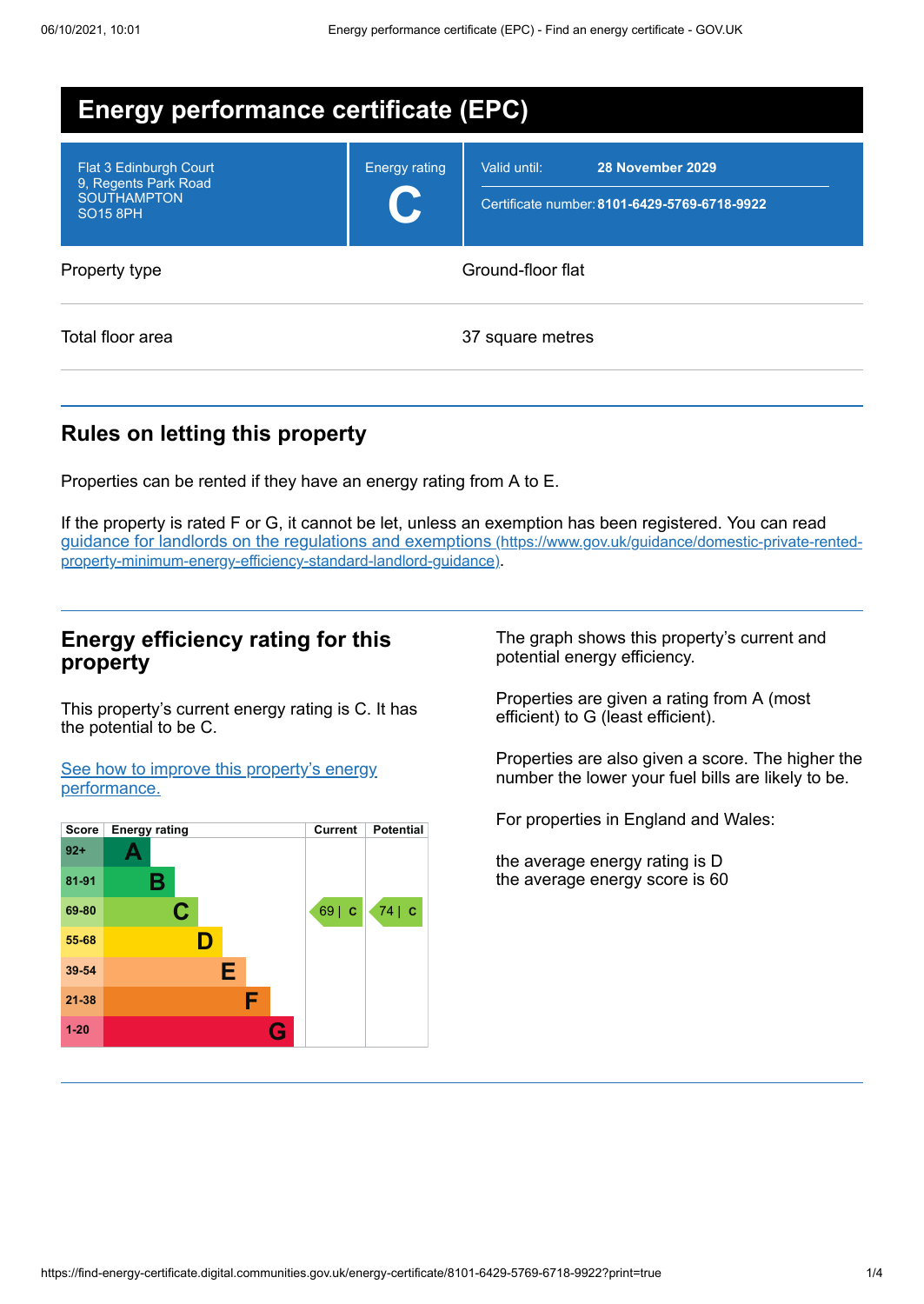# **Breakdown of property's energy performance**

This section shows the energy performance for features of this property. The assessment does not consider the condition of a feature and how well it is working.

Each feature is assessed as one of the following:

- very good (most efficient)
- good
- average
- poor
- very poor (least efficient)

When the description says "assumed", it means that the feature could not be inspected and an assumption has been made based on the property's age and type.

| <b>Feature</b>       | <b>Description</b>                          | Rating  |
|----------------------|---------------------------------------------|---------|
| Wall                 | Cavity wall, as built, insulated (assumed)  | Good    |
| Window               | Fully double glazed                         | Average |
| Main heating         | Electric storage heaters                    | Poor    |
| Main heating control | Manual charge control                       | Poor    |
| Hot water            | Electric immersion, off-peak                | Average |
| Lighting             | Low energy lighting in 60% of fixed outlets | Good    |
| Roof                 | (another dwelling above)                    | N/A     |
| Floor                | Solid, no insulation (assumed)              | N/A     |
| Secondary heating    | Room heaters, electric                      | N/A     |

#### **Primary energy use**

The primary energy use for this property per year is 374 kilowatt hours per square metre (kWh/m2).

| <b>Environmental impact of this</b><br>property<br>One of the biggest contributors to climate<br>change is carbon dioxide (CO2). The energy<br>used for heating, lighting and power in our<br>homes produces over a quarter of the UK's CO2<br>emissions. |                             | This property's potential<br>production                                                                                                                                                  | 2.0 tonnes of CO2 |
|-----------------------------------------------------------------------------------------------------------------------------------------------------------------------------------------------------------------------------------------------------------|-----------------------------|------------------------------------------------------------------------------------------------------------------------------------------------------------------------------------------|-------------------|
|                                                                                                                                                                                                                                                           |                             | By making the recommended changes, you<br>could reduce this property's CO2 emissions by<br>0.4 tonnes per year. This will help to protect the<br>environment.                            |                   |
| An average household<br>produces                                                                                                                                                                                                                          | 6 tonnes of CO <sub>2</sub> | Environmental impact ratings are based on<br>assumptions about average occupancy and<br>energy use. They may not reflect how energy is<br>consumed by the people living at the property. |                   |
| This property produces                                                                                                                                                                                                                                    | 2.4 tonnes of CO2           |                                                                                                                                                                                          |                   |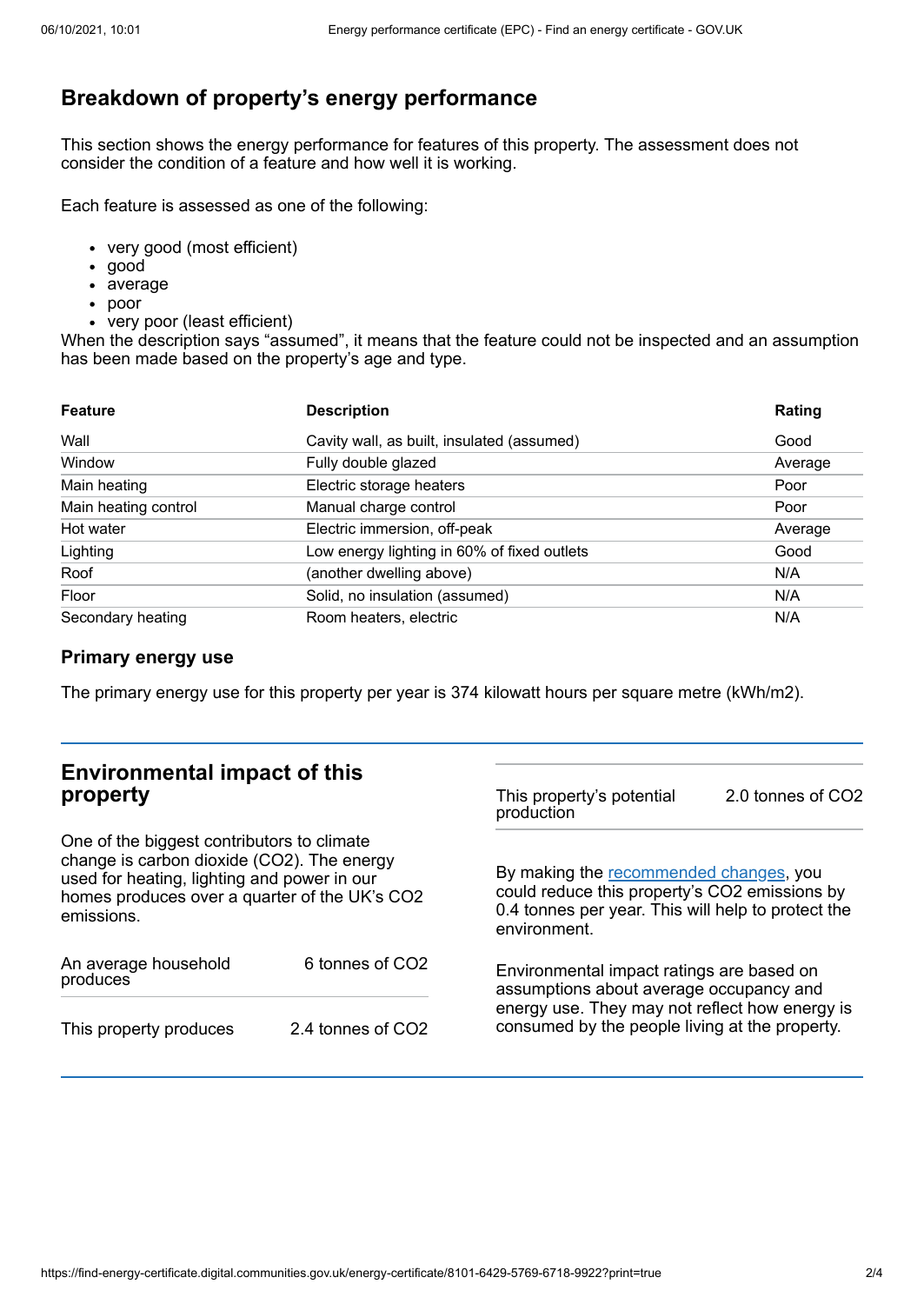### <span id="page-2-0"></span>**How to improve this property's energy performance**

Making any of the recommended changes will improve this property's energy efficiency.

If you make all of the recommended changes, this will improve the property's energy rating and score from C (69) to C (74).

| <b>Recommendation</b>             | <b>Typical installation cost</b> | <b>Typical yearly saving</b> |
|-----------------------------------|----------------------------------|------------------------------|
| 1. Floor insulation (solid floor) | £4.000 - £6.000                  | £79                          |
| 2. Low energy lighting            | £10                              | £11                          |

#### **Paying for energy improvements**

Find energy grants and ways to save energy in your home. [\(https://www.gov.uk/improve-energy-efficiency\)](https://www.gov.uk/improve-energy-efficiency)

| <b>Estimated energy use and</b><br>potential savings |      | Estimated energy used to heat this property |                   |
|------------------------------------------------------|------|---------------------------------------------|-------------------|
|                                                      |      | Space heating                               | 2714 kWh per year |
| Estimated yearly energy<br>cost for this property    | £520 |                                             |                   |
| Potential saving                                     | £90  | Water heating                               | 1576 kWh per year |

The estimated cost shows how much the average household would spend in this property for heating, lighting and hot water. It is not based on how energy is used by the people living at the property.

The estimated saving is based on making all of the [recommendations](#page-2-0) in how to improve this property's energy performance.

For advice on how to reduce your energy bills visit Simple Energy Advice [\(https://www.simpleenergyadvice.org.uk/\)](https://www.simpleenergyadvice.org.uk/).

#### **Heating use in this property**

Heating a property usually makes up the majority of energy costs.

#### **Potential energy savings by installing insulation**

The assessor did not find any opportunities to save energy by installing insulation in this property.

You might be able to receive Renewable Heat Incentive payments [\(https://www.gov.uk/domestic](https://www.gov.uk/domestic-renewable-heat-incentive)renewable-heat-incentive). This will help to reduce carbon emissions by replacing your existing heating system with one that generates renewable heat. The estimated energy required for space and water heating will form the basis of the payments.